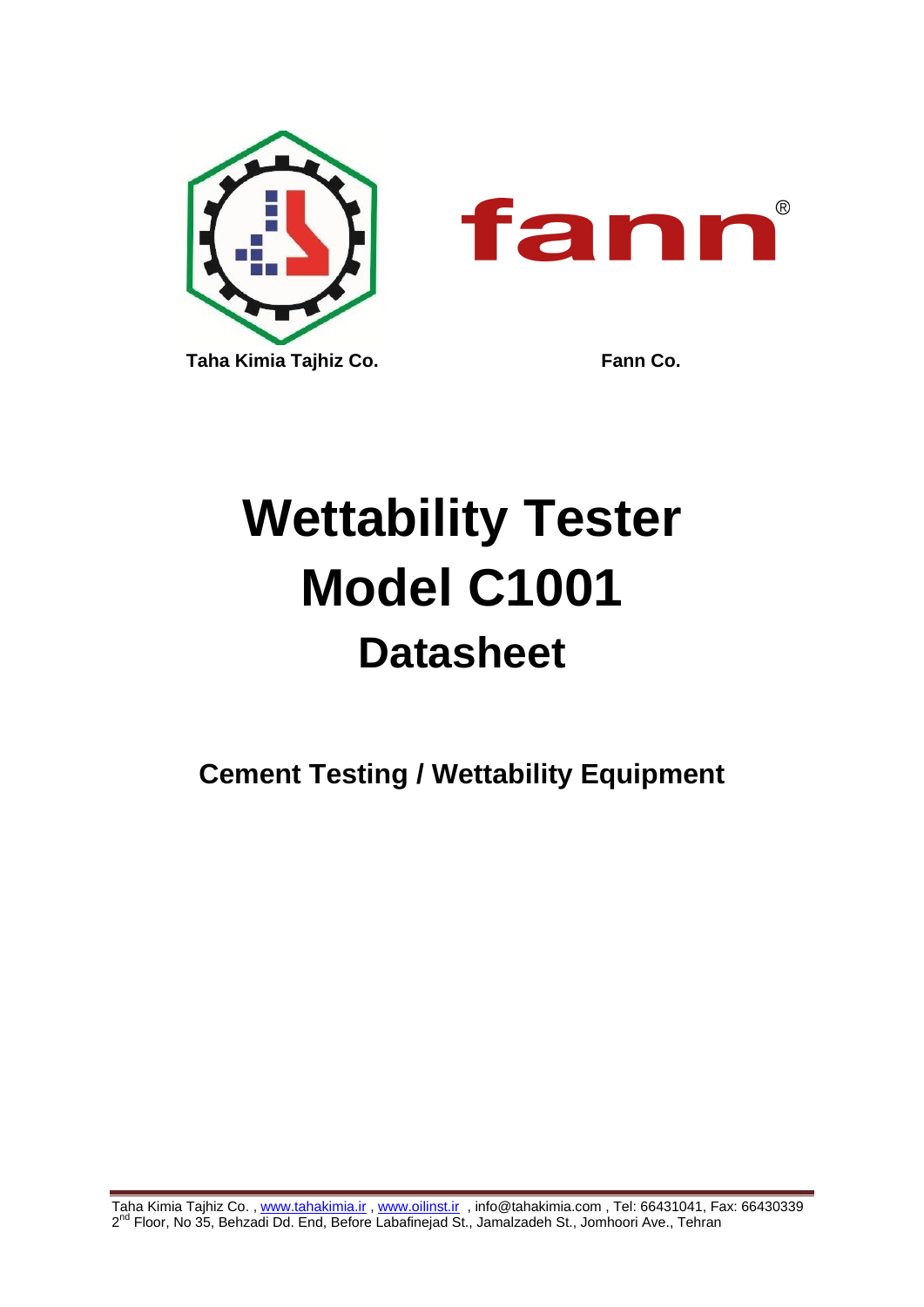# **Wettability Tester Model C1001**

# **Description**

The Wettability Tester, Model C1001 is designed to evaluate the apparent wettability of spacer fluids, preflush fluids, and spacer and surfactant fluid combinations. This instrument consists of these items:

- **Double-walled Stainless Steel Mixing Container**
- • Mixer Base
- Electronic Control Unit
- • Variable Transformer

A harness connection provides power to the heater, thermocouples, and electrodes. This container can be used on most commercial blender bases. The electronic control unit contains the temperature controller, and wettability electronics.



## **Application**

Normally, oil-external fluids are not electrically conductive, while water-based spacers are. Actual conductivity depends on the solution chemistry of the fluid. The Fann Wettability Test Apparatus measures both the surface-acting and electrical properties. The circuitry measures the electrical activity in the fluid and on the electrode surfaces and provides a continuous reading that reflects the apparent wettability.

When the cup is empty, no electrical activity is present and the reading should be 0 Hn (Hogans, a dimensionless unit). When the cup is full of a stable, oil-external drilling fluid, the reading is 0 Hn. Once the external phase exhibits electrical activity, the meter will measure the apparent wettability.

This instrument conforms to the recommended procedure, API Recommended Practice 10B-2, Water-wetting Capability Testing, Method and Apparatus.

#### **Advantages**

The Wettability tester makes it possible to

- Test drilling fluid and spacer mixtures at controlled shear rates and temperatures up to 180°F (82°C)
- Custom design surfactant and spacer fluid combinations, resulting in optimal performance, efficiency, and cost-savings
- Compare different spacer and surfactant systems